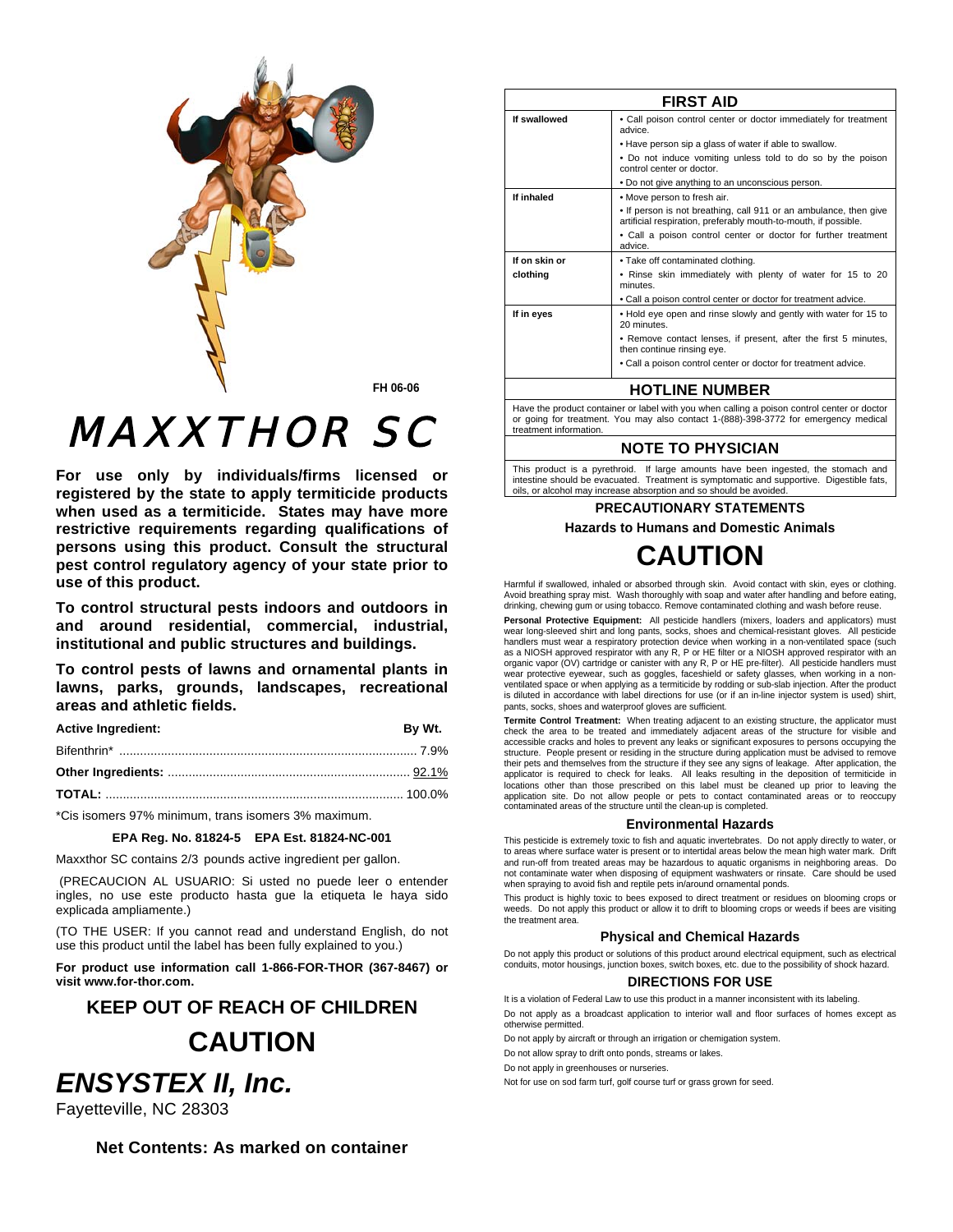# **STORAGE AND DISPOSAL**

Do not contaminate water, food or feed by storage or disposal.

**Pesticide Storage:** Keep out of reach of children and animals. Store in original containers only. Store in a cool, dry place and avoid excess heat. Handle and open container in a manner so as to prevent spillage. Do not put concentrate or dilute material into food or drink containers.

**Pesticide Disposal:** Pesticide wastes are toxic. Improper disposal of excess pesticide, spray mixture or rinsate is a violation of Federal Law. If these wastes cannot be disposed of by use according to label directions, contact your State Pesticide or Environmental Control Agency, or the Hazardous Waste representative at the nearest EPA Regional Office for guidance.

**Container Disposal:** Triple rinse (or equivalent). Then offer for recycling or reconditioning, or puncture and dispose of in a sanitary landfill or by incineration, or if allowed by state and local authorities, by burning. If burned, stay out of smoke.

**In Case of Spill:** Confine it, avoid contact, isolate area and keep animals and unprotected persons away. Form dike around spill area and/or absorb spill with absorbent materials, such as sand, cat litter or clay. Place damaged package in a holding container and identify contents. Contact Ensystex II at 1-888-398-3772 for any assistance.

#### **Tip and Measure Container Dispensing Directions**

- 1. Remove the cap from the measuring chamber and remove seal over container opening. 2. Replace the cap securely.
- 3. Tip the container until the measuring chamber contains the desired amount of product.
- 4. Return container to its level position.
- 5. Remove the cap from the measuring chamber and pour product into the application equipment. 6. Replace cap securely.

# **APPLICATION FOR CONTROL OF SUBTERRANEAN TERMITES**

#### **General**

Maxxthor SC, in the form of a dilute insecticidal solution, prevents and controls subterranean termite infestations in and around structures and other items by creating a continuous chemically treated zone (horizontal and/or vertical as needed) between the wood and other cellulose material in the structure and termite colonies in the soil. In order to establish a barrier between the wood in the structure and the termites in the soil, adequately disperse the solution of this product in the soil. Maxxthor SC can also used to directly treat termite infested wood, however such treatments should be considered to be supplementary to, and not a replacement for, soil based applications of this product.

To effectively control termites with this product, the service technician should be familiar with current termite control practices including trenching, rodding, sub-slab and void injection, soil surface fan spraying, excavated soil treatment and brush, spray and injection applications to wood. Correct use of these techniques is necessary to effectively control infestations by subterranean termites such as *Coptotermes, Heterotermes, Reticulitermes* and *Zootermopsis.* The service technician should consider the biology and behavior of the termite specie(s) to be controlled to determine which control practices to use.

Treatment standards and procedures for subterranean termite control may vary due to regulations, water table level, structure design, soil types, construction practices and other factors. For advice concerning current control practices with respect to specific local conditions, consult resources in structural pest control and state cooperative extension and regulatory agencies. Follow all federal, state and local regulations and treatment standards for protection of a structure from subterranean termites.

Effective termite control may also include mechanical alteration of the structure. Elimination of leaks or points of moisture accumulation within or on the exterior of the structure that result in an increase in the moisture content of wooden structural components is advised. Removal of nonessential cellulose containing materials that are in contact with the ground under or around the structure can reduce termite foraging in the area. When untreated wooden parts of the structure touch the ground and such contact cannot be broken, creating a barrier between the soil and such components using a solution of the product may protect the components and the structure against termite attack.

Maxxthor SC is labeled for use against subterranean termites as a 0.06% - 0.12% solution in water, however the 0.06% finished solution should be used for typical control situations. When difficult or problem soils or construction types are encountered, it may be necessary to use 0.12% Maxxthor SC mixed in reduced volumes of water. All treatment directions contained in this label may not be necessary to provide adequate protection against termites.

Avoid contamination of water supplies due to backflow under reduced water system pressure by using anti-backflow equipment or procedures to prevent siphoning of any solution back into a water supply. Do not contaminate cisterns or wells. Do not treat soil that is water saturated or frozen. Do not treat while precipitation is occurring. Do not apply solution to an area or site if the soil at the area or site is in such a state or condition that runoff or movement of the solution from the treated area or site is likely to occur. Consult state and local specifications for recommended distances of wells from treated areas, or if such regulations do not exist, refer to Federal Housing Administration Specifications (H.U.D.) for guidance.

For the purposes of this label and its directions, crawl spaces are to be considered to be inside of the structure.

#### **Mixing Directions For Maxxthor SC For Use As A Termiticide**

Mix Maxxthor SC for use as a termiticide in the following manner:

1. Fill tank 1/4 to 1/3 full.

2. Start pump to begin by-pass agitation and place end of treating tool in tank to allow circulation through hose

3. Add appropriate amount of Maxxthor SC.

4. Add remaining amount of water.

5. Let pump run and allow recirculation through the hose for 2 to 3 minutes.

Maxxthor SC may also be mixed into full tanks of water, but substantial agitation is required to ensure uniformity of the solution.

# **Dilution of Maxxthor SC for Use as a Termiticide**

For termite control, use rates for Maxxthor SC are expressed and the solution is mixed according to the percentage (%) concentration it forms when mixed in water. Use the mixing table or alternately the formulas below to determine the amount of Maxxthor SC to add to any quantity of water.

To prepare a 0.06% water solution, ready to use, dilute 3 quarts of Maxxthor SC with 99.25 gallons of water. To prepare a 0.12% water solution, ready to use, dilute 6 quarts of Maxxthor SC with 98.5 gallons of water.

| Mixing Table for Maxxthor SC for Use as a Termiticide      |                                                                    |                                           |                                            |
|------------------------------------------------------------|--------------------------------------------------------------------|-------------------------------------------|--------------------------------------------|
| <b>Solution Percentage</b><br><b>Concentration Desired</b> | Gallons of<br><b>Finished</b><br><b>Solution</b><br><b>Desired</b> | Amount of<br><b>Maxxthor SC to</b><br>add | Water to mix<br>with<br><b>Maxxthor SC</b> |
| 0.06%                                                      |                                                                    | 1 oz                                      | 127 oz.                                    |
|                                                            | 5                                                                  | 5 oz                                      | 4.9 gal.                                   |
|                                                            | 25                                                                 | 25 oz.                                    | 24.8 gal.                                  |
|                                                            | 50                                                                 | 1 gt.+16 oz.                              | 49.6 gal.                                  |
|                                                            | 100                                                                | 3 qt                                      | 99.25 gal.                                 |
| $0.12\%$ *                                                 |                                                                    | 2 oz                                      | 126 oz.                                    |
|                                                            | 5                                                                  | 10 <sub>oz</sub>                          | 4.9 gal.                                   |
|                                                            | 25                                                                 | 1 gt.+18 oz.                              | 24.6 gal.                                  |
|                                                            | 50                                                                 | 3 qt.                                     | 49.2 gal.                                  |
|                                                            | 100                                                                | 6 qt                                      | 98.5 gal.                                  |

\*Only use the 0.12% rate in accordance with the *Adjustments to Application Volume* section. May also be used in accordance with the *FOAM APPLICATION* and *APPLICATIONS TO PROTECT UNDERGROUND ITEMS FROM TERMITE ATTACK* sections.

# **Calculating an Amount of Maxxthor SC to Mix**

To mix any amount of Isothor SC for termite control, determine:

A = Units of water into which the Maxxthor SC will be mixed. Express any partial units as decimal fractions (1/2 = .5). Any unit of measure, such as gallons or quarts, can be used for A. Answers to equations below are in same units as A.

Maxxthor SC to add to A for  $0.06\% = A / 132.3$ 

Maxxthor SC to add to A for  $0.12\% = A / 65.7$ 

To convert gallons to fluid ounces, multiply number of gallons X 128

128 fluid ounces =  $16$  cups = 8 pints = 4 quarts = 1 gallon

32 fluid ounces = 1 quart

#### **Application Volume**

To provide maximum control and protection against termite infestation, apply the specified volume of the finished water solution containing the specified amount of Maxxthor SC as set out below or as otherwise directed in this label.

**Prescribed Horizontal Barrier Rate:** Unless otherwise directed, horizontal barriers are created by applying a 0.06% solution at a rate of one gallon of solution per 10 square feet. (One gallon of 0.06% solution contains 1.0 fluid ounce of Maxxthor SC.)

**Prescribed Vertical Barrier Rate:** Unless otherwise directed, vertical barriers are created by applying a 0.06% solution at a rate of four gallons of solution per 10 linear feet per foot of depth. (Four gallons of 0.06% solution contains 4.0 fluid ounces of Maxxthor SC.)

#### **Adjustments to Application Volume**

If soil will not accept the labeled application volumes, the volume may be reduced provided there is a corresponding increase in concentration so that the amount of active ingredient applied to the soil remains the same.

Note: Large reductions of application volume reduce the likelihood of obtaining a continuous barrier. Variance is allowed when volume and concentration are consistent with label directed rates and a continuous barrier can still be achieved. When volume is reduced, the spacing of holes created for sub slab injection and soil rodding may need to be reduced to account for decreased dispersion of the solution in the soil.

For example, adjust the amount of solution applied to deliver a horizontal barrier of 10 square feet from 1 gallon to as low as 0.5 gallons and as high as 2 gallons while maintaining the amount of Maxxthor SC (1 fluid ounce) applied per 10 square feet.

For example, adjust the amount of solution applied to deliver a vertical barrier 10 feet long by one foot deep from 4 gallons to as low as 2 gallons and as high as 8 gallons while maintaining the amount of Maxxthor SC (4 fluid ounces) applied per 10 linear feet.

#### **PRE-CONSTRUCTION TREATMENT**

#### **All Structures**

Pre-construction treatment: Do not apply at a lower dosage and/or concentration than specified on this label for applications prior to the installation of the finished grade.

Prior to each application, applicators must notify the general contractor, construction superintendent, or similar responsible party, of the intended termiticide application and intended sites of application and instruct the responsible person to notify construction workers and other individuals to leave the area to be treated during application and until the termiticide is absorbed into the soil.

Effective control of subterranean termites can be accomplished during construction by using a 0.06% solution of Maxxthor SC to establish vertical and/or horizontal barriers between the structure and the soil as directed. To meet current termite proofing requirements, follow the procedures in the latest edition of the Housing and Urban Development Minimum Property Standards.

#### **Horizontal Barriers Under Slabs on Ground Including Basements**

Create a horizontal barrier on the entire surface of soil or substrate that will be covered by a slab, including, but not limited to, slab floors, garages, carports, basements, porches and entrance platforms by treating the soil or substrate with the solution at the Prescribed Horizontal Barrier Rate. If the fill under the slab is a coarse material such as washed gravel, make sure that a sufficient

enough amount of dilution is applied that the solution reaches the soil beneath the fill.

Apply solution using a coarse spray nozzle. If the slab over the treated area will not be poured on the same day as the application (and there are no foundation walls in place around the treated soil) cover treated soil with a water-proof barrier such as polyethylene sheeting.

#### **Vertical Barriers**

Create a vertical barrier along the inside and outside of foundation walls, around piers, plumbing and utility service entrances and other points of possible future termite access and entry by treating the soil at these points at the Prescribed Vertical Barrier Rate. When trenching and rodding into the trench, or trenching alone, it is important that the solution reaches the top of the footing. Rod holes must be spaced so as to achieve a continuous termiticidal barrier, but they should in no case be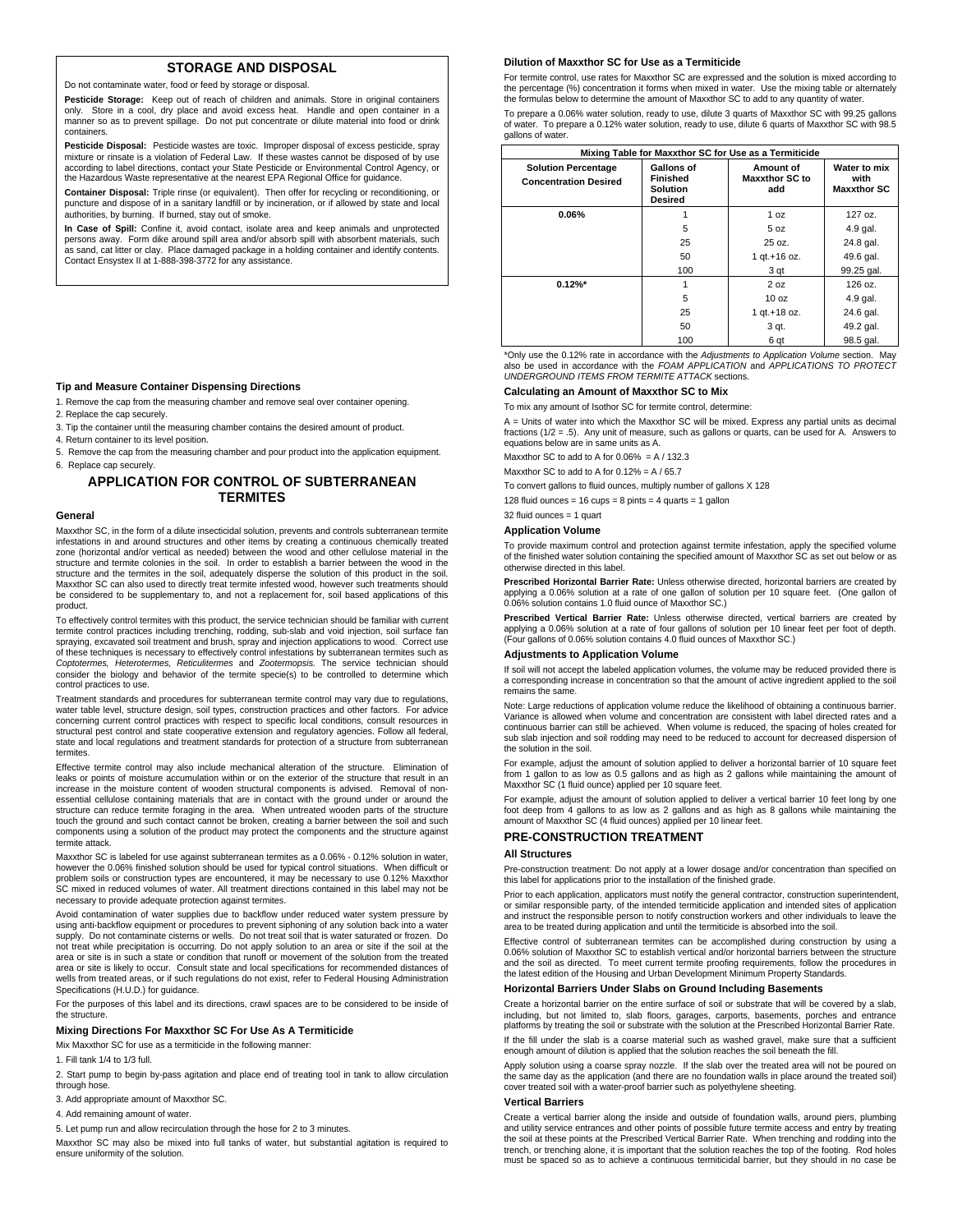more than 12 inches apart. Trenches need not be wider than 6 inches. Mix the solution into the soil as it is being replaced in the trench. Care should be taken to avoid washing soil out from around footings thereby undermining the stability of the structure. An inside vertical barrier may not be required for a monolithic slab.

If distance from final grade to top of footing will be less than four feet, it is permissible to wait until final grade is established to apply the vertical barrier. When treating foundations deeper than 4 feet, apply the termiticide as the backfill is being replaced, or if the construction contractor fails to notify the applicator in time to permit this, treat the foundation to a minimum depth of 4 feet after the backfill has been installed. The applicator must trench and rod into the trench or trench along the foundation walls and around pillars and other foundation elements, at the rate prescribed from grade to a minimum depth of 4 feet. When the top of the footing is exposed, the applicator must treat the soil adjacent to the footing to a depth not to exceed the bottom of the footing. However, in no case should a structure be treated below the footing.

#### **Hollow Block Foundations and Voids**

Hollow block foundations and voids may be treated at a rate of 2 gallons of solution per 10 linear feet to create a continuous treated zone within the voids at the footing.

#### **POST CONSTRUCTION TREATMENT**

#### **All Structures**

Do not apply treatment until the identity and location of all wells, radiant heat pipes, water and sewer lines, electrical conduits and sub-slab heating and air conditioning ducts is established. Caution must be taken to avoid puncturing these elements and/or injecting solution into them. All holes in commonly occupied areas into which material has been applied must be plugged. Plugs must be of a non-cellulose material or covered by an impervious, non-cellulose material.

**Vertical Barrier Depth:** For applications made after the final grade is installed, the applicator must trench and rod into the trench or trench along the foundation walls and around pillars and other foundation elements and treat at the rate prescribed from grade to the top of the footing. When the footing is more than four (4) feet below grade, the applicator must trench and rod into the trench or trench along the foundation walls and treat at the rate prescribed to a minimum depth of four feet. The actual depth of treatment will vary depending on the soil type, degree of compaction, and location of termite activity. When the top of the footing is exposed, the applicator must treat the soil adjacent to the footing to a depth not to exceed the bottom of the footing. However, in no case should a structure be treated below the footing.

# **Structures Containing Concrete Slabs on Ground**

#### **(Monolithic/Floating/Supported) including Basements**

To make an application beneath existing slabs, it may be necessary to drill holes in the slab or adjacent foundation and to apply solution. Holes should be spaced such that when treatment is applied through them, a continuous treated zone is applied beneath the slab.

**Vertical Barriers Along Exterior of Foundation Walls:** Trench and rod into the trench or trench along the outside of foundation walls and treat at the Prescribed Vertical Barrier Rate to the depth specified under Vertical Barrier Depth. Where physical obstructions such as concrete walkways adjacent to foundation elements or soil type and/or conditions make trenching prohibitive, treatment may be made by rodding alone.

**Vertical Barriers Along Interior of Foundation Walls:** Vertical barriers may be established on the interior side of foundation walls by sub-slab injection of the solution at the Prescribed Vertical Barrier Rate. Injection openings can be drilled either vertically through the slab along the interior of the foundation wall or horizontally from the exterior through the foundation wall low enough on the wall to allow for the deposition of the solution beneath the slab along the interior side of the foundation wall. Drill holes should be spaced so as to achieve a continuous chemical barrier but in no case farther apart than 12 inches. Special care must be taken to distribute the solution evenly. Vertical barriers may also be established beneath the slab along both sides of interior footingsupported walls, one side of interior partitions and along all cracks and expansion joints and utility service entrances and bath traps.

**Horizontal Barriers Beneath Slabs on Ground:** Create a horizontal barrier by treating at the Prescribed Horizontal Barrier Rate beneath slabs by either drilling and long rodding from the exterior or by grid pattern drilling and injection vertically through the slab. Long rodding should be used only when grid pattern drilling and injection and horizontal short rodding and injection cannot be used to deliver the sub slab treatment.

**Bath Traps:** Exposed soil beneath and around areas where plumbing and utility services penetrate the slab should be treated at the rate of 1 gallon of solution per square foot of soil.

#### **Structures Containing Accessible Crawl Spaces**

For crawl spaces, apply vertical termiticide barriers at the rate of 4 gallons of solution per 10 linear feet per foot of depth from grade to the top of the footing, or if the footing is more than 4 feet below grade, to a minimum depth of 4 feet. Apply by trenching and rodding into the trench, or trenching. Treat both sides of foundation and around all piers and pipes. Where physical obstructions such as concrete walkways adjacent to foundation elements prevent trenching, treatment may be made by rodding alone. When soil type and/or conditions make trenching prohibitive, rodding may be used. When the top of the footing is exposed, the applicator must treat the soil adjacent to the footing to a depth not to exceed the bottom of the footing. Read and follow the mixing and use direction section of the label if situations are encountered where the soil will not accept the full application volume.

1. Rod holes and trenches must not extend below the bottom of the footing.

2. Rod holes must be spaced so as to achieve a continuous termiticide barrier but in no case more than 12 inches apart.

3. Trenches must be a minimum of 6 inches deep or to the bottom of the footing, whichever is less, and need not be wider than 6 inches. When trenching in sloping (tiered) soil, the trench must be stepped to ensure adequate distribution and to prevent termiticide from running off. The solution must be mixed with the soil as it is replaced in the trench.

4. When treating plenums or crawl spaces, turn off the air circulation system of the structure until application has been completed and all solution has been absorbed by the soil.

#### **Structures Containing Inaccessible Crawl Spaces**

For inaccessible interior areas, such as areas where there is insufficient clearance between floor joists and ground surfaces to allow operator access, excavate, if possible, and treat according to the instructions for accessible crawl spaces. Otherwise, apply one, or a combination of the following two methods.

1. To establish a horizontal barrier, apply to the soil surface, 1 gallon of solution per 10 square feet overall using a nozzle pressure of less than 25 p.s.i. and a coarse application nozzle (e.g., Delavan<br>Type RD Raindrop, RD-7 or larger, or Spraying Systems Co. 8010LP TeeJet or comparable nozzle).<br>For an area that cannot b make the application to the soil. Do not broadcast or power spray with higher pressures.

2. To establish a horizontal barrier, drill through the foundation wall or through the floor above and treat the soil perimeter at a rate of 1 gallon of solution per 10 square feet. Drill spacing must be at intervals not to exceed 16 inches. Many states have smaller intervals, so check state regulations which may apply.

When treating plenums or crawl spaces, turn off the air circulation system of the structure until application has been completed and all termiticide has been absorbed by the soil.

#### **Masonry Voids**

Drill and treat voids in multiple masonry elements of the structure extending from the structure to the soil in order to create a continuous treatment barrier in the area to be treated. Apply at the rate of 2 gallons of solution per 10 linear feet of footing using a nozzle pressure of less than 25 p.s.i. When using this treatment access holes must be drilled below the sill plate and should be as close as possible to the footing as is practical. Treatment of voids in block or rubble foundation walls must be closely monitored: Applicators must inspect areas of possible runoff as a precaution against application leakage in the treated areas. Some areas may not be treatable or may require mechanical alteration prior to treatment.

All leaks resulting in the deposition of termiticide in locations other than those prescribed on this label must be cleaned up prior to leaving the application site. Do not allow people or pets to contact contaminated areas or to reoccupy the contaminated areas of the structure until the clean-up is completed.

Note: When drilling veneer walls, care should be taken to not drill beyond the depth of the void behind the veneer into another construction layer behind the veneer. It is however permissible to drill through the veneer and into concrete blocks behind the veneer and to treat the veneer and the concrete blocks at the same time.

# Note: Not for use in voids insulated with rigid foam.

# **TREATMENT OF STRUCTURES WITH WELLS AND CISTERNS**

Do not contaminate wells or cisterns.

### **Structures with Wells/Cisterns Inside Foundations**

Structures that contain wells or cisterns within the foundation of a structure can only be treated using the following techniques:

1. Do not treat soil while it is beneath or within the foundation or along the exterior perimeter of a structure that contains a well or cistern. The treated backfill method must be used if soil is removed and treated outside/away from the foundation. The treated backfill technique is described as follows:

a. Trench and remove soil to be treated onto heavy plastic sheeting or similar material or into a wheelbarrow.

b. Treat the soil at the rate of 4 gallons of dilute solution per 10 linear feet per foot of depth of the trench, or 1 gallon per 1.0 cubic feet of soil. See *Mixing Directions for Maxxthor SC for Use as a Termiticide* section of the label. Mix thoroughly into the soil taking care to contain the liquid and prevent runoff or spillage.

c. After the treated soil has absorbed the solution, replace the soil into the trench.

2. Treat infested and/or damaged wood in place using an injection technique such as described in the APPLICATION TO WOOD INDOORS TO PROTECT AGAINST WOOD DESTROYING INSECTS or APPLICATION TO WOOD OUTDOORS TO PROTECT AGAINST WOOD DESTROYING INSECTS sections of this label.

### **Structures with Adjacent Wells/Cisterns and/or Other Water Bodies**

Applicators must inspect all structures with nearby water sources such as wells, cisterns, surface ponds, streams, and other bodies of water and evaluate, at a minimum, the treatment recommendations listed below prior to making an application.

1. Prior to treatment, if feasible, expose the water pipe(s) coming from a well to the structure, if the pipe(s) enter the structure within 3 feet of grade.

2. Prior to treatment, applicators are advised to take precautions to limit the risk of applying the termiticide into subsurface drains that could empty into any bodies of water. These precautions include evaluating whether application of the termiticide to the top of the footer may result in contamination of the subsurface drain. Factors such as depth to the drain system and soil type and degree of compaction should be taken into account in determining the depth of treatment.

3. When appropriate (for example, on the water side of the structure), the treated backfill technique (described above) can also be used to minimize offsite movement of termiticide.

# **FOAM APPLICATION**

Maxxthor SC, in the form of a foam, can be used to deliver Maxxthor SC as a termiticide any time it appears likely this form of delivery will improve the dispersal of Maxxthor SC into and within the intended target area. Foam can be particularly useful to deliver Maxxthor SC where it either cannot be depended upon to be delivered as just a solution or due to a need to reduce the amount of water used in order to avoid water damage to the target or adjacent areas. In some situations, for example under some slabs, a solution cannot be depended upon to disperse as completely as a foam because of deflection of the liquid stream or some other structural obstacle or defect.

Depending on the circumstances, foam applications of Maxxthor SC may be used alone or in combination with liquid solution applications, provided that the cumulative amount of active ingredient per unit of area applied is equivalent to that which would be contained in a 0.06% solution-only application applied to the same area.

Using foam generating equipment, a solution of Maxxthor SC, ranging in concentration from 0.06% to 0.12%, may be converted into a foam according to the foaming agent and foaming equipment manufacturer's recommendations.

First, form a solution of Maxxthor SC of the appropriate percentage concentration and volume. Then add the recommended volume of a foaming agent. Verify that the foaming agent is compatible with Maxxthor SC.

Applications may be made behind veneers, piers, chimney bases, into rubble foundations, into block voids, structural voids or other similar voids, under slabs, stoops, porches or to the soil in crawlspaces.

### **RETREATMENT**

Retreatments for subterranean termites can only be performed if there is clear evidence of reinfestation or disruption of the barrier due to construction, excavation or landscaping and/or evidence of the breakdown of the termiticide barrier in the soil. These vulnerable or reinfested areas may be retreated in accordance with application techniques described in this product's labeling. The timing and type of these retreatments will vary, depending on factors such as termite pressure, soil types, soil conditions and other factors which may reduce the effectiveness of the barrier.

Annual retreatment of the structure is prohibited unless there is clear evidence that reinfestation or barrier disruption has occurred.

# **APPLICATION IN CONJUNCTION WITH TERMITE BAITS**

Spot only applications of Maxxthor SC can be used as a supplement to termite baiting systems. For the purposes of this section, spot only applications are defined as the use of Maxxthor SC according to any of the permitted and applicable post-treatment application techniques contained in this label, alone or in combination, to the extent needed or deemed necessary or useful as an adjunct to a termite bait product labeled as a stand alone protection against termite attack. Stand alone termite bait product is defined as a termite bait product that provides sufficient structural protection when applied without other termite control products.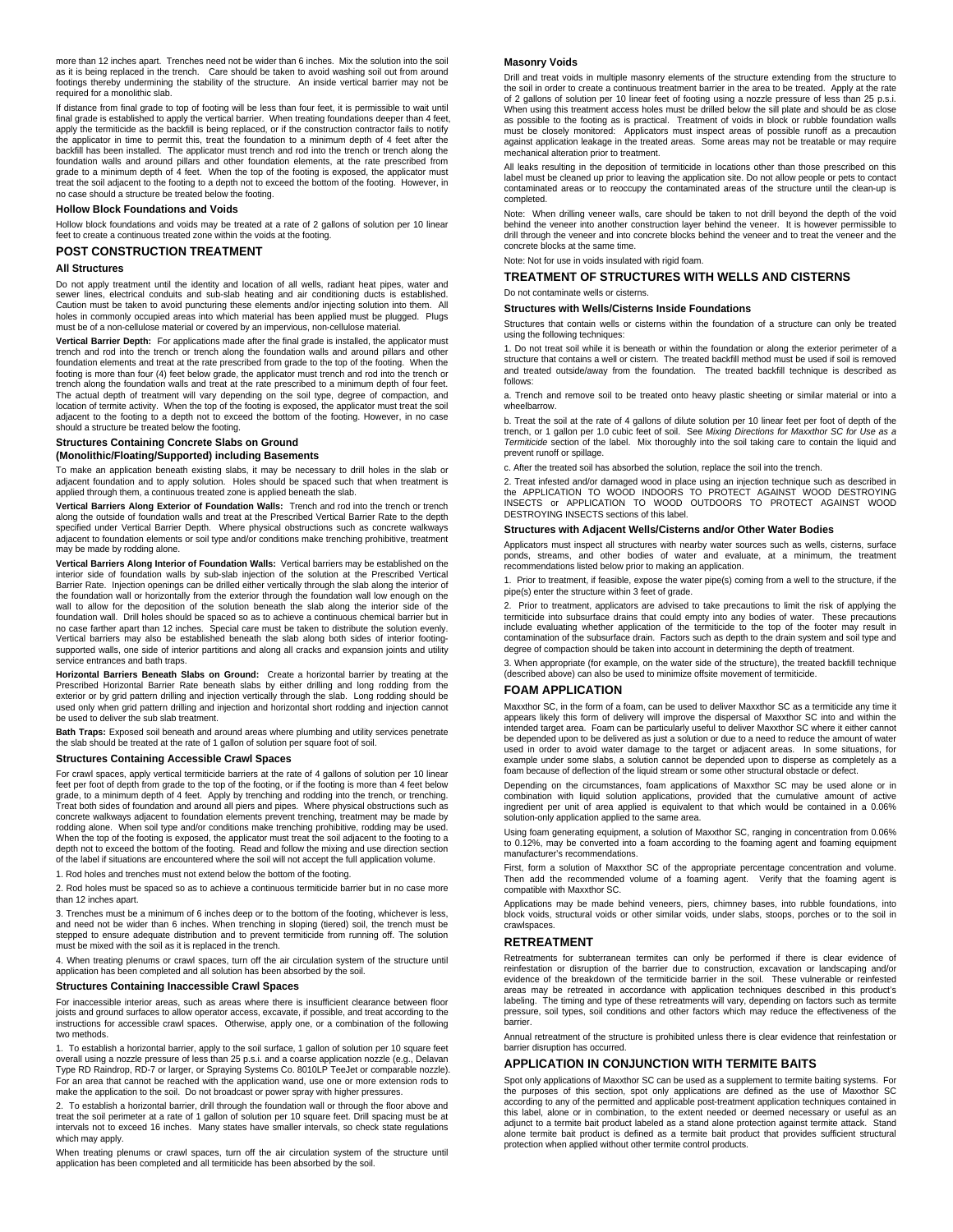# **APPLICATION TO PROTECT UNDERGROUND ITEMS FROM SUBTERRANEAN TERMITE ATTACK**

To protect components installed underground such as wires, conduits, cables and pipes buried in soil against termite attack, create an envelope of Maxxthor SC treated soil around the components along the entire underground length of the component. First, treat soil through which components will be run with 0.06% to 0.12% solution of Maxxthor SC at a rate of 2 gallons of solution per 10 linear feet. Install components, laying them on the treated soil. Cover components with untreated soil and then treat this covering soil using the same percent solution at 2 gallons of solution per 10 linear feet.

Underground components to be protected may be located within the foundation of a structure or outside of a structure such as within a utility right of way, for example. Do not treat items that are electrically energized at the time of application. If the soil will not absorb the indicated amount of solution, as little as 1 gallon of 0.12% solution per 10 linear feet can be used. Treat points where services emerge from the ground at a rate of 1 to 2 gallons of solution at the point of emergence.

# **APPLICATIONS TO PROTECT POLES, POSTS AND OTHER WOODEN ITEMS FROM SUBTERRANEAN TERMITE ATTACK**

Maxxthor SC can be used to protect the below ground portions of wooden structural components from termites. Form a treated zone around components below ground by vertically rodding the soil around their perimeter to a depth of six inches below their maximum depth of placement in the soil and applying a 0.06% solution of Maxxthor SC at a rate of 0.4 gallons of solution per linear foot of perimeter around the component per foot of treated depth. Measure the perimeter of the component six inches from the outside of the component.

#### **APPLICATIONS TO CONTROL WOOD INFESTING INSECTS**

Mix and dilute Maxxthor SC according to the instructions contained in the *APPLICATION FOR CONTROL OF SUBTERRANEAN TERMITES* section.

# **APPLICATIONS TO CONTROL EXPOSED WOOD INFESTING INSECTS LOCATED ABOVE GROUND**

Maxxthor SC can be applied above ground as a non-soil treatment to control and kill exposed worker and winged reproductive (swarmer) termites and carpenter ants. This type of application is only supplementary to and should not be considered as a replacement for soil treatment in the case of termite infestation.

Apply a 0.06% solution as a general fan spray within attics, crawl spaces, unfinished basements and other void areas where termites have been found. Apply treatment directly to swarming termites and areas where they congregate.

# **APPLICATIONS TO TERMITE CARTON NESTS LOCATED IN ABOVE GROUND WALL VOIDS**

Apply a 0.06% solution of Maxxthor SC directly into above ground termite carton nests including nests located in wall voids using a directional injector. Apply as a solution or foam under pressure<br>to distribute solution thoroughly throughout the nest. It may be necessary to inject solution at one or<br>more points and of the nest.

# **APPLICATION TO WOOD INDOORS TO PROTECT AGAINST WOOD INFESTING INSECTS**

A 0.06% solution of Maxxthor SC applied as a liquid or foam to wooden structural components within structures can be used to protect them against attack from wood infesting insects such as termites, carpenter ants and wood boring beetles or borers. This type of application is only supplementary to and should not be considered a replacement for soil treatment in the case of termite infestation.

Apply solution as a general fan spray onto the surface of the wood or inject solution under pressure into the wood as a liquid or foam. Inject by either injecting solution through a directional injector directly into existing voids and galleries or by drilling wood to form treatment channels through which the solution can be injected into the insect galleries. Multiple treatment channels of varying depth may need to be drilled to adequately distribute the solution within the wood interior. Application can also be made with a paintbrush.

Before application, locate heat pipes, ducts, water and sewer lines and electrical conduits. Take precautions to avoid puncturing and/or injecting solution into these items. Do not apply solution inside of electrified enclosures, switches or sockets.

Plastic sheeting must be placed below any indoor overhead surfaces being treated that are located anywhere except within a soil-based crawl space. Wear protective clothing, unvented goggles, gloves and respirator when making an overhead application or when applying in poorly ventilated indoor areas. Do not touch surfaces until spray has dried.

When treating in home food preparation and storage areas, cover all food preparation surfaces and utensils prior to beginning treatment. Surfaces or items that cannot be covered or removed should be thoroughly washed after treatment and before use . Food that cannot be covered should be removed. Before application, remove pets, birds and cover and disconnect aquariums. Do not allow humans and pets to touch treated surfaces until they have dried.

# **APPLICATION TO WOOD OUTDOORS TO PROTECT AGAINST WOOD DESTROYING INSECTS**

# **On and around structures**

A 0.06% solution of Maxxthor SC applied as a liquid or foam to exterior structural components can be used to protect them from the attack of wood infesting insects such as termites, carpenter ants and wood boring beetles or borers. Apply solution by general fan spray to the point of runoff onto the surface of the wood or inject solution under pressure into the wood as a liquid or foam. Inject by either injecting solution directly into existing voids and galleries or drilling wood to form treatment channels through which the solution can be injected into the insect galleries. Multiple treatment channels of varying depth may need to be drilled to adequately distribute the solution within the wood interior. Application can also be made with a paintbrush.

To control carpenter ants, also apply solution around doors and windows and other areas carpenter ants have been observed or can be expected to forage.

# **Within wooden components and trees**

Locate the cavity that the insects (such as carpenter ants) are inhabiting. Inject a 0.06% solution of<br>Maxxthor SC into the cavity as a solution or foam. Apply a sufficient volume of solution to<br>completely flood or fill th

# **APPLICATION FOR LAWN PESTS**

Maxxthor SC controls a wide range of turfgrass insect and mite pests. Maxxthor SC is not for use on turfgrass grown for sale, commercial seed production, for other commercial use or for research. Not for use on golf course turf.

#### **Application Sites**

For use on any type of landscape or recreational turfgrass in any type of setting or at any type of site except as otherwise prohibited. Permitted sites include but are not limited to lawns, grounds, recreational areas, parks, landscapes and athletic fields. **New York State only: Do not apply Maxxthor SC containing solutions to grass or turf within 100 feet of a body of water (lake, pond, river, stream, wetland or drainage ditch).** 

# **Application Precautions and Preparations**

Keep children and pets off treated areas until spray has dried.

If necessary, test the effects of applications of different rates and volumes of mixed solution on a small patch of a type of grass (with observations over one week to detect the occurrence of negative effects) before application of solutions to large areas of that type of grass.

Maxxthor SC can be mixed with other pesticides, including insect growth regulators. Follow the label directions of all the products mixed, making sure not to exceed the labeled application rate of any individual product in the mixture. Any tank mixture that has not been tested before should be tested before full scale use by first mixing a small quantity of the mixture to ensure there is no physical or chemical incompatibility.

# **Application Methods**

Apply solution as a broadcast treatment in a quantity sufficient to wet all foliage. If necessary, consult resources in horticulture in your area (such as your Cooperative Extension Service) to determine appropriate application timing and cultural practices to control different types of pests.

# **Reapplication**

Reapplications may be necessary particularly in the event of high pest pressure. Reapply as needed based on pest reinfestation. Reapplications should not occur more often than every 7 days. **New York State only: Do make a single reapplication of Maxxthor SC if there is renewed insect activity, but not sooner than two weeks after first application.** 

# **Lawn Application Use Rates and Volumes**

Use rates for Maxxthor SC for lawn pests are stated in fluid ounces of Maxxthor SC per 1000 square feet.

Apply Maxxthor SC at 0.18 to 1.0 fluid ounces per 1000 square feet depending on the target pest. Recommended rates for specific pests within this range are given below. However, applications of up to 1.0 fluid ounce per 1000 square feet are permitted at the discretion of the applicator to control any pest.

Depending on the length and/or density of grass being treated, application volumes of up to 10 gallons per 1000 square feet can be made in order to obtain uniform coverage. If a minimal volume application is made (2 gallons per 1000 square feet) and the target pest, such as mole crickets or chinch bugs for example, are located in the thatch or below the surface, irrigate the treated area with at least 0.25 inches of water immediately after the application.

The calculated amount of Maxxthor SC can be applied in any volume of water as long as the maximum label rate of 1.0 fluid ounce per 1000 feet is not exceeded. Do not exceed the maximum label rate by applying solution to an area smaller than intended when it was mixed and diluted unless such under dosing will not result in an application rate per 1000 square feet in excess of the maximum label rate.

#### **Lawn Pest Application Use Rates**

The application rates listed below provide control of the listed pests under normal conditions. At the discretion of the applicator, up to 1.0 fluid ounce of Maxxthor SC per 1000 square feet can be used to control any of the listed pests. Use the higher application rates when maximum residual control is needed.

|                                                            | Use Rate Table for Maxxthor SC for Lawn Applications |  |  |
|------------------------------------------------------------|------------------------------------------------------|--|--|
| Use Rate<br>Fluid ounces Maxxthor SC per 1,000 square feet |                                                      |  |  |
|                                                            | (Range)                                              |  |  |
|                                                            | $0.18 \rightarrow 0.25$                              |  |  |
| в                                                          | $0.25 \rightarrow 0.50$                              |  |  |
| c                                                          | $0.50 \Rightarrow 1.00$                              |  |  |

#### **Lawn Pests Grouped by Use Rates**

Use Rate A: Armyworms, Cutworms, Sod Webworms

Use Rate B: Annual Bluegrass or Hyperodes Weevil (Adult), (Banks Grass Mite, Billbugs (Adult),<br>Black Turfgrass Ataenius (Adult), Centipede, Chinch Bug, Cricket, Earwigs, Fleas (Adult), Grasshoppers, Leafhoppers, Mealybugs, Millipedes, Mites, Pillbugs, Sowbugs

Use Rate C: Ants, Fleas (Larvae), Imported Fire Ant, Japanese Beetle (Adult), Mole Cricket (Nymph and Adult), Ticks

| Mixing Table for Maxxthor SC for Lawn Applications           |                                          |                                                                                   |         |         |
|--------------------------------------------------------------|------------------------------------------|-----------------------------------------------------------------------------------|---------|---------|
| <b>Application</b><br>Volume:<br>1000 sq.<br>Gallons/<br>ft. | Use Rate:<br>Fluid oz. / 1000<br>sq. ft. | Use these amounts of Maxxthor SC<br>diluted to these volumes of finished<br>spray |         |         |
|                                                              |                                          | 5 gal.                                                                            | 10 gal. | 25 gal. |
| $\mathbf{2}$                                                 | .18                                      | .45                                                                               | .90     | 2.25    |
|                                                              | .25                                      | .63                                                                               | 1.25    | 3.13    |
|                                                              | .50                                      | 1.25                                                                              | 2.50    | 6.25    |
|                                                              | 1.00                                     | 2.50                                                                              | 5.00    | 12.50   |
| 5                                                            | .18                                      | .18                                                                               | .36     | .90     |
|                                                              | .25                                      | .25                                                                               | .50     | 1.25    |
|                                                              | .50                                      | .50                                                                               | 1.00    | 2.50    |
|                                                              | 1.00                                     | 1.00                                                                              | 2.00    | 5.00    |
| 10                                                           | .18                                      | --                                                                                | .18     | .45     |
|                                                              | .25                                      | --                                                                                | .25     | .63     |
|                                                              | .50                                      | --                                                                                | .50     | 1.25    |
|                                                              | 1.00                                     | --                                                                                | 1.00    | 2.50    |

**Calculating Amounts of Maxxthor SC to Mix for Lawn Pests** 

To mix and apply any amount of Maxxthor SC for lawn pests, determine:

A = Square feet of area to be treated  $/$  1000 (5,500 sq. ft.  $/1000 = 5.5$ )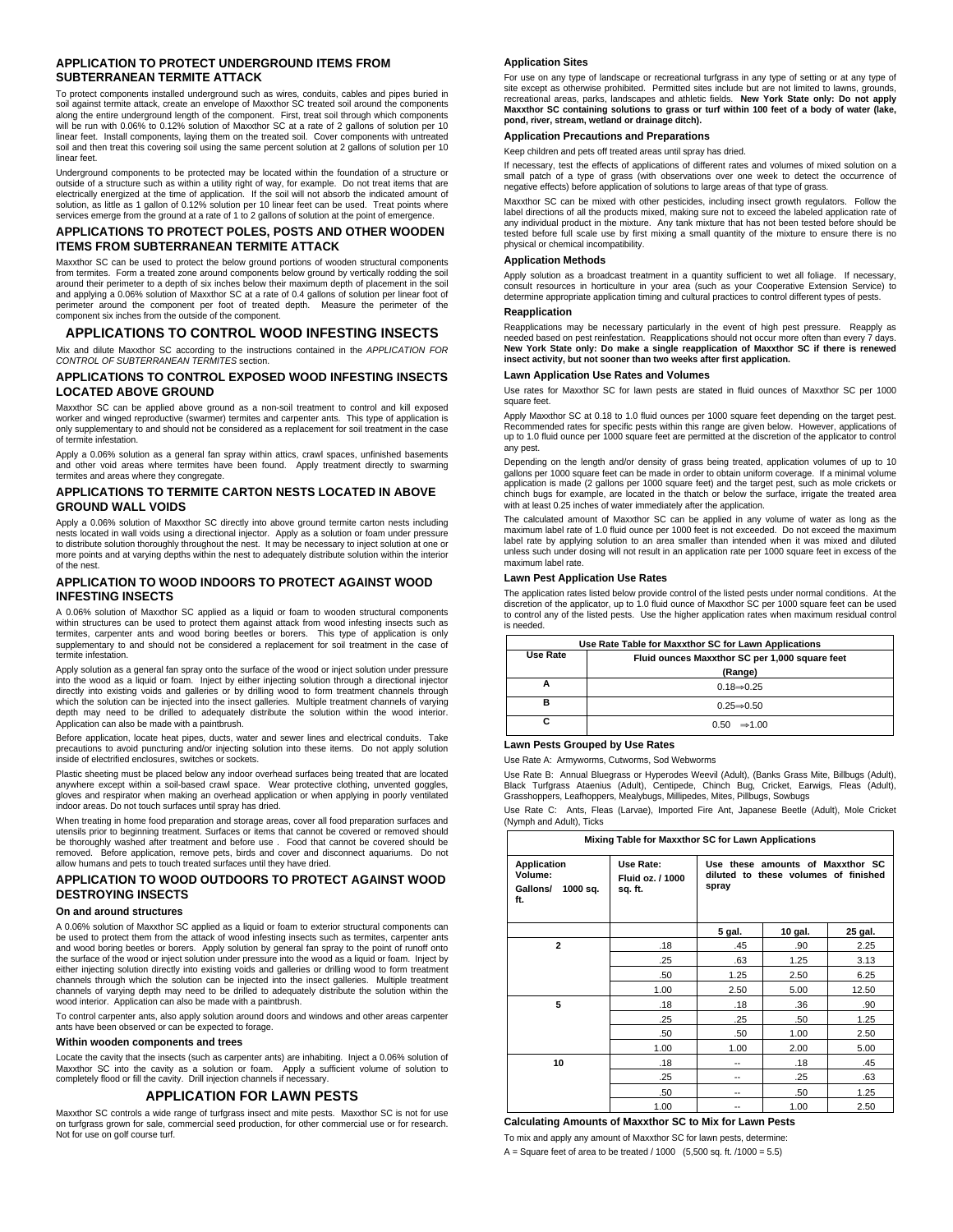B = Use Rate per 1000 square feet for the target pest(s) in fluid ounces Maxxthor SC taken from the Use Rate Table. If treating for more than one type of pest, select the highest rate. Calculate the amount of Maxxthor SC to mix for lawn pests as follows:

Fluid Ounces Maxxthor SC to use = A X B

Mix this amount of Maxxthor SC in the amount of water needed to make the application. After mixing, the percent of Maxxthor SC active ingredient contained in the mixture can be determined using the following formula.

% a. i. = (0.0617 X fluid oz. of Maxxthor SC added) / gallons of water in container

**Application Recommendations Against Specific Lawn Pests** 

**Annual Bluegrass or Hyperodes Weevil (Adult):** Consult your Cooperative Extension Service for advice on application timing in your area.

**Armyworms, Cutworms, Sod Webworms:** Do not water or mow grass within 24 hours of application for optimum control of these surface feeding insects.

**Billbug Adults:** Make application when adults first appear in the spring or when chewed or brown grass indicates damage. Consult your Cooperative Extension Service for advice on more exact application timing in your area.

**Chinch Bugs:** Water grass immediately after application to help move active ingredient deeper into thatch where these insects live. The highest application rate may be necessary to achieve control during the summer.

**Imported Fire Ant:** Combine broadcast treatments to control newly invading ants and mound treatments to eliminate existing ant colonies. Treat mounds according to the *Structural Pests Outside and Around Structures* section of this label. For best results, make application during cool weather (65 to 80 degrees F) or in the early morning or late evening.

**Mole Crickets:** Make application late in the day and water grass immediately after application to move treatment down into the grass where these insects live. If soil is not moist, water before treatment also to bring crickets closer to surface before application. Treating at the time of peak egg hatch increases control of hatching nymphs. Frequent applications may be necessary to control larger nymphs later in the year.

**Ticks:** (including ticks that may transmit Lyme Disease and Rocky Mountain Spotted Fever) - Treat the entire area where ticks could be present. Begin treatments in the spring. Ticks may be re-introduced by host animals in the surrounding area. Retreats may be necessary to achieve and maintain control during periods of high pest pressure.

#### **APPLICATION FOR ORNAMENTAL PESTS**

Maxxthor SC controls a wide range of insects and mites on trees, scrubs, foliage plants, nonbearing fruit and nut trees and flowers. Non-bearing trees are perennial plants that will not produce a harvestable agricultural commodity within the next 12 months. Maxxthor SC is not for use on plants being grown for sale, for commercial seed production or for research purpose.

#### **Application Sites**

For use on ornamental plants including but not limited to trees, shrubs, ground covers, bedding plants and foliage plants being used for decorative or climate modification purposes. Plants on which use is permitted include those being grown in any type of setting or at any type of site not otherwise prohibited. Permitted sites include but are not limited to ornamental gardens, parks, landscapes, lawns, grounds and interior plantscapes.

#### **Application Preparation**

If necessary, test the effects of applications of different rates and volumes of mixed solution on a small number of a type of plant (with observations over one week to detect the occurrence of negative effects) before application of solution to large numbers of that type of plant.

Maxxthor SC can be mixed with other pesticides, including insect growth regulators. Follow the label directions of all the products mixed, making sure not to exceed the label rate of any individual product in the mixture. Any tank mixture that has not been tested before should be tested before full scale use by first mixing a small quantity of the mixture to ensure there is no physical or chemical incompatibility.

#### **Application Methods**

Apply solution in a quantity sufficient to wet all foliage. It may also be necessary to treat non-foliage parts of plants such as trunks and bark to control some pests based on where the pest may be located on the plant at a particular life stage.

If necessary, consult resources in horticulture in your area (such as your Cooperative Extension Service) to determine appropriate application timing, cultural practices and placement of treatment on different parts of plants to control different pests.

#### **Reapplication**

Reapplications may be necessary as plant growth occurs and new foliage appears or in the event of high pest pressure. Reapply as needed based on pest re-infestation. Reapplications should not occur more often than every 7 days.

#### **Ornamental Application Use Rates and Volumes**

Use rates for Maxxthor SC for ornamental pests are stated in fluid ounces of Maxxthor SC per 1000 square feet.

Recommended ornamental application use rates based on the target pest, range between 0.125 to 1.0 fluid ounce of Maxxthor SC per 1,000 square feet. Recommended rates for specific pests within this range are given below. However, applications of up to 1.0 fluid ounce per 1000 square feet are permitted at the discretion of the applicator to control any pest.

The calculated amount of Maxxthor SC can be applied in any volume of water as long as the maximum label rate of 1.0 fluid ounce per 1000 feet is not exceeded. Do not exceed the maximum label rate by applying solution to an area smaller than intended when it was mixed and diluted unless such underdosing will not result in an application rate per 1000 square feet in excess of the maximum label rate.

#### **Ornamental Pest Application Rates**

The application rates listed below provide control of the listed pests under normal conditions. At the discretion of the applicator, up to 1 fluid ounce of Maxxthor SC per 1000 square feet can be used to control any of the listed pests. Use the higher application rate when maximum residual control is needed.

| Use Rate Table for Maxxthor SC for Ornamental Applications |                                                |  |
|------------------------------------------------------------|------------------------------------------------|--|
| Use Rate                                                   | Fluid ounces Maxxthor SC per 1,000 square feet |  |
|                                                            | (Range)                                        |  |
|                                                            | $0.125 \rightarrow 0.250$                      |  |
| в                                                          | $0.250 \rightarrow 0.500$                      |  |
| C                                                          | $0.500 \rightarrow 1.000$                      |  |

#### **Ornamental Pests Grouped by Use Rates**

Use Rate A: Bagworms, Cutworms, Elm Leaf Beetle, Fall Webworm, Gypsy Moth Caterpillar, Lace Bug, Leaf Feeding Caterpillar, Tent Caterpillar

Use Rate B: Ants, Aphids, Bees, Beet Armyworm, Black Vine Weevil (Adult), Brown Soft Scale, Broad Mite, Budworms, California Red Scale (Crawler), Centipedes, Citrus Thrip, Clover Mite, Crickets, Diaprepes (Adult), Earwig, European Red Mite, Flea Beetles, Fungus Gnat (Adult), Grasshoppers, Leafhoppers, Leafrollers, Mealybugs, Millipedes, Mites, Mosquitoes, Orchid Weevil, Pillbugs, Pine Needle Scale (Crawler), Plant Bugs (Including *Lygus spp*.), San Jose Scale (Crawlers), Scorpions, Sowbugs, Spiders, Spittlebugs, Thrips, Tip Moth, Twig Borers, Wasps, Weevils, Whiteflies

Use Rate B except not for use in California - Adelgids, Beetles, Cicadas, Japanese Beetle (adult), Psyllids, Spittlebugs, Treehoppers

Use Rate C: Imported Fire Ant, Leafminers, Pecan Leaf Scorch Mite, Pine Shoot Beetle (Adults), Spider Mites

| Mixing Table for Maxxthor SC for Ornamental Applications |                                          |                                                                                   |         |         |
|----------------------------------------------------------|------------------------------------------|-----------------------------------------------------------------------------------|---------|---------|
| Application<br>Volume:<br>Gallons/1000 sq. ft.           | Use Rate:<br>Fluid oz. / 1000<br>sq. ft. | Use these amounts of Maxxthor SC<br>diluted to these volumes of finished<br>spray |         |         |
|                                                          |                                          | 5 gal.                                                                            | 10 gal. | 25 gal. |
| $\overline{a}$                                           | .125                                     | .31                                                                               | .63     | 1.56    |
|                                                          | .250                                     | .63                                                                               | 1.25    | 3.13    |
|                                                          | .500                                     | 1.25                                                                              | 2.50    | 6.25    |
|                                                          | 1.000                                    | 2.50                                                                              | 5.00    | 12.50   |
| 5                                                        | .125                                     | .13                                                                               | .25     | .63     |
|                                                          | .250                                     | .25                                                                               | .50     | 1.25    |
|                                                          | .500                                     | .50                                                                               | 1.00    | 2.50    |
|                                                          | 1.000                                    | 1.00                                                                              | 2.00    | 5.00    |
| 10                                                       | .125                                     | --                                                                                | .13     | .31     |
|                                                          | .250                                     | --                                                                                | .25     | .63     |
|                                                          | .500                                     | --                                                                                | .50     | 1.25    |
|                                                          | 1.000                                    |                                                                                   | 1.00    | 2.50    |

# **Calculating Amounts of Maxxthor SC to Mix for Ornamental Pests**

To mix and apply any amount of Maxxthor SC for ornamental pests, determine:

 $A =$  Square feet of area to be treated  $/1000$   $(5,500$  sq. ft.  $/1000 = 5.5)$ 

B = Use Rate per 1000 square feet for the target pest(s) in fluid ounces Maxxthor SC taken from the Use Rate Table. If treating for more than one pest, select the highest rate.

Calculate the amount of Maxxthor to mix for ornamental pests as follows:

Fluid Ounces Maxxthor SC to use = A X B

Mix this amount of Maxxthor SC in the amount of water needed to make the application. After mixing, the percent of Maxxthor SC active ingredient contained in the mixture can be determined using the following formula.

% a. i.  $=$  (0.0617 X fluid oz. of Maxxthor SC added) / gallons of water in container

**Application Recommendations Against Specific Ornamental Pests** 

**Bagworms:** Spray when bagworms first begin to hatch. Apply directly to the larvae. Treatment is most effective against young larvae.

# **STRUCTURAL PESTS (OTHER THAN WOOD INFESTING INSECTS)**

Maxxthor SC controls a wide range of structural pests including nuisance pests inside and outside of structures. Maxxthor SC can be applied in and around any type of residential or commercial structure, building or mode of transport including food/feed handling establishments unless otherwise prohibited. Permitted sites include but are not limited to the interior and exterior of homes, office buildings, mobile and modular homes, apartments and stores. Do not apply within aircraft cabins.

#### **Dilution of Maxxthor SC for Structural Pests**

For structural pests, use rates for Maxxthor SC are expressed and mixed according to the percentage (%) concentration solution it forms when mixed in water. Each 0.166 fluid ounce (1 teaspoon) of Maxxthor SC that is added to one gallon of water increases the concentration of Maxxthor SC in that one gallon of water by 0.01%. For example, to make a 0.06% solution in one gallon of water, mix 1 fluid ounce (6 teaspoons) of Maxxthor SC in one gallon of water. Use the conversion table and formulas below to determine the amount of Maxxthor SC to add to any quantity of water.

| Mixing Table for Maxxthor SC for Structural Pests |                                                 |                                              |
|---------------------------------------------------|-------------------------------------------------|----------------------------------------------|
| $\%$<br>to<br>mix                                 | Fluid ounces to add per gallon to<br>mix this % | Teaspoons to add per gallon to<br>mix this % |
| 0.01                                              | 0.166                                           |                                              |
| 0.02                                              | 0.333                                           |                                              |
| 0.03                                              | 0.500                                           |                                              |
| 0.04                                              | 0.666                                           |                                              |
| 0.05                                              | 0.833                                           | 5                                            |
| 0.06                                              | 1.000                                           |                                              |

 $29.57$  milliliters = 2 tablespoons = 6 teaspoons=1 Fluid ounc

**Calculating Amount of Maxxthor SC to Mix for Structural Pests** 

Calculate the amount of Maxxthor SC to mix for structural pests as follows:

A = Volume of water, in gallons, into which the Maxxthor SC will be mixed. Express any partial gallons as decimal fractions  $(1/2 = .5)$ 

B = Fluid ounces (or tablespoons) Maxxthor SC per gallon from Mixing Table. Select the desired % concentration based on the site of application and the pest(s) to be controlled. Read across to find amount of Maxxthor SC to add per gallon in fluid ounces or teaspoons.

Fluid ounces (or teaspoons) Maxxthor SC to mix = A X B

Mix this amount of Maxxthor SC in the predetermined amount of water (A). Food utensils such as teaspoons and measuring cups should not be used for food purposes after use with pesticides.